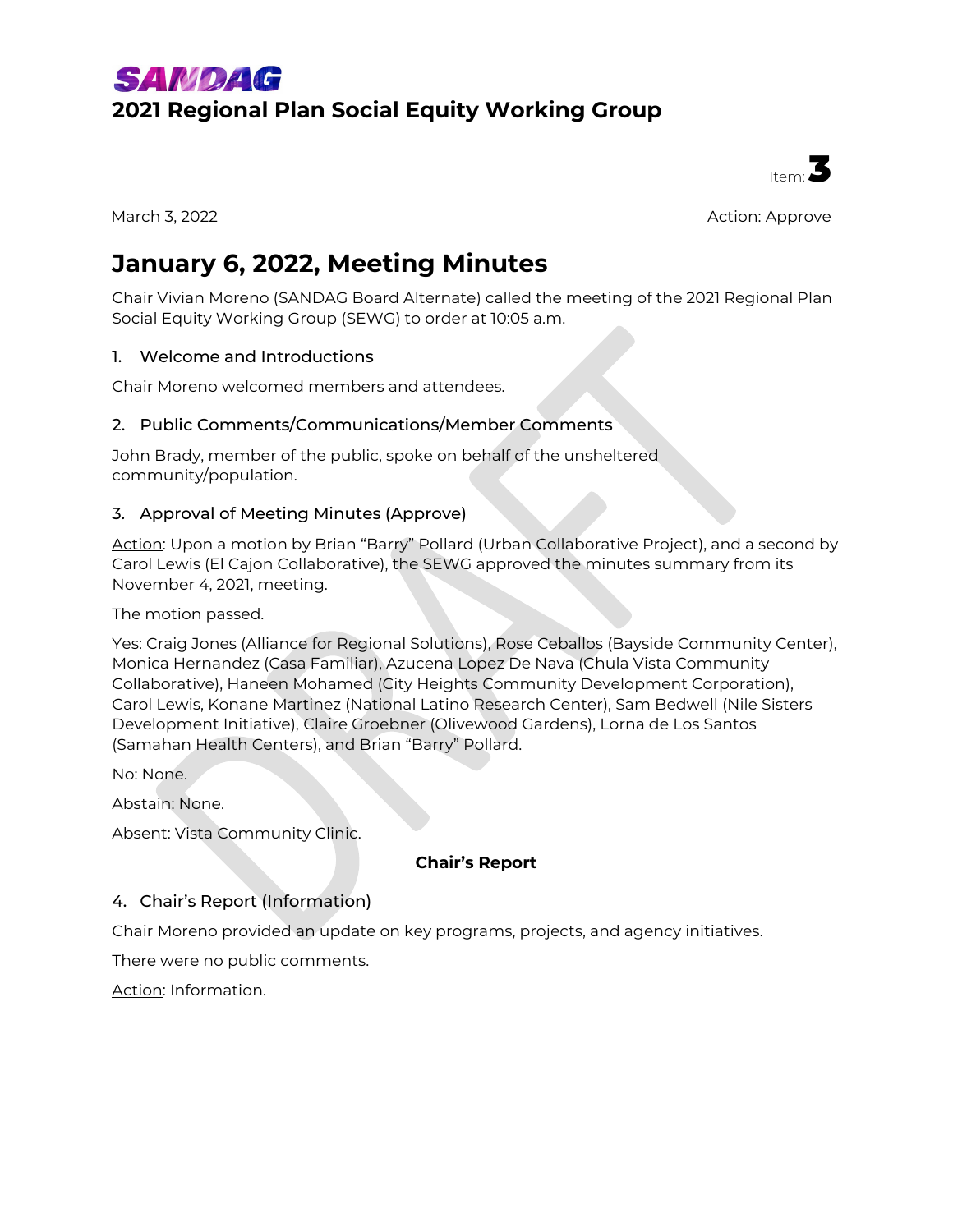## **Reports**

## 5. TransNet Regional Bike Early Action Program Updates (Discussion)

Senior Regional Planner Chris Kluth, and Active Transportation Planner Josh Clark, provided updates to the SEWG and asked them to discuss proposed updates to the TransNet Regional Bike Early Action Program (Bike EAP), project reprioritization, the proposed increase to the allocation of TransNet funds to the bike program, expanding the definition of major corridor projects, and proposals to improve efficiency of project delivery of the remaining projects in the Bike EAP.

#### Discussion

Craig Jones, Alliance for Regional Solutions, spoke about the social equity investments on the program's project reprioritization and the use of active transportation funding, and asked about data viewer and whether CalEnviroscreen was overlaid to prioritize projects.

Brian "Barry" Pollard commented on active transportation projects listed that have been viewed through CalEnviroscreen and asked if prioritization of bike projects have been determined by staff. He invited staff to speak with town councils to let them know how 'Quick Builds' will affect their neighborhoods and asked where the actual bike construction is being built.

Randy Torres-Van Vleck, City Heights CDC, commented on former construction and outreach timelines and how they have been excessively long and if staff can explain some of the issues related to the delays. He spoke about the new regional bikeway plan and new needs, how can these projects be elevated, and that high priority should be to update the SANDAG Active Transportation Plan.

Action: Discussion.

## 6. Social Equity Baseline Conditions Report (Discussion)

As an Early Action of the 2021 Regional Plan, SANDAG is developing a Social Equity Baseline Conditions Report, to better understand existing conditions and equity disparities throughout the region. Senior Regional Planner Jane Clough presented an overview of the preliminary structure and best practices from other regions on the development of a social equity baseline conditions report and asked the working group members to provide feedback. She provided samples of results to engage in a discussion on the most relevant indicators for this region.

## Discussion

Craig Jones spoke about the timeline being quick and how this working group wants to apply an equity lens to all policies, programs, and projects, to better define equity disparities throughout the region.

Brian "Barry" Pollard spoke about further discussing this transition and revisited the purpose of these indicators such as traffic calming and neighborhood outreach, to help our voters better understand what SANDAG is doing to improve Social Equity.

Mohammad Tuama, Newcomers, commented that an indicator should be language disparities, such as Arabic and outreach processes.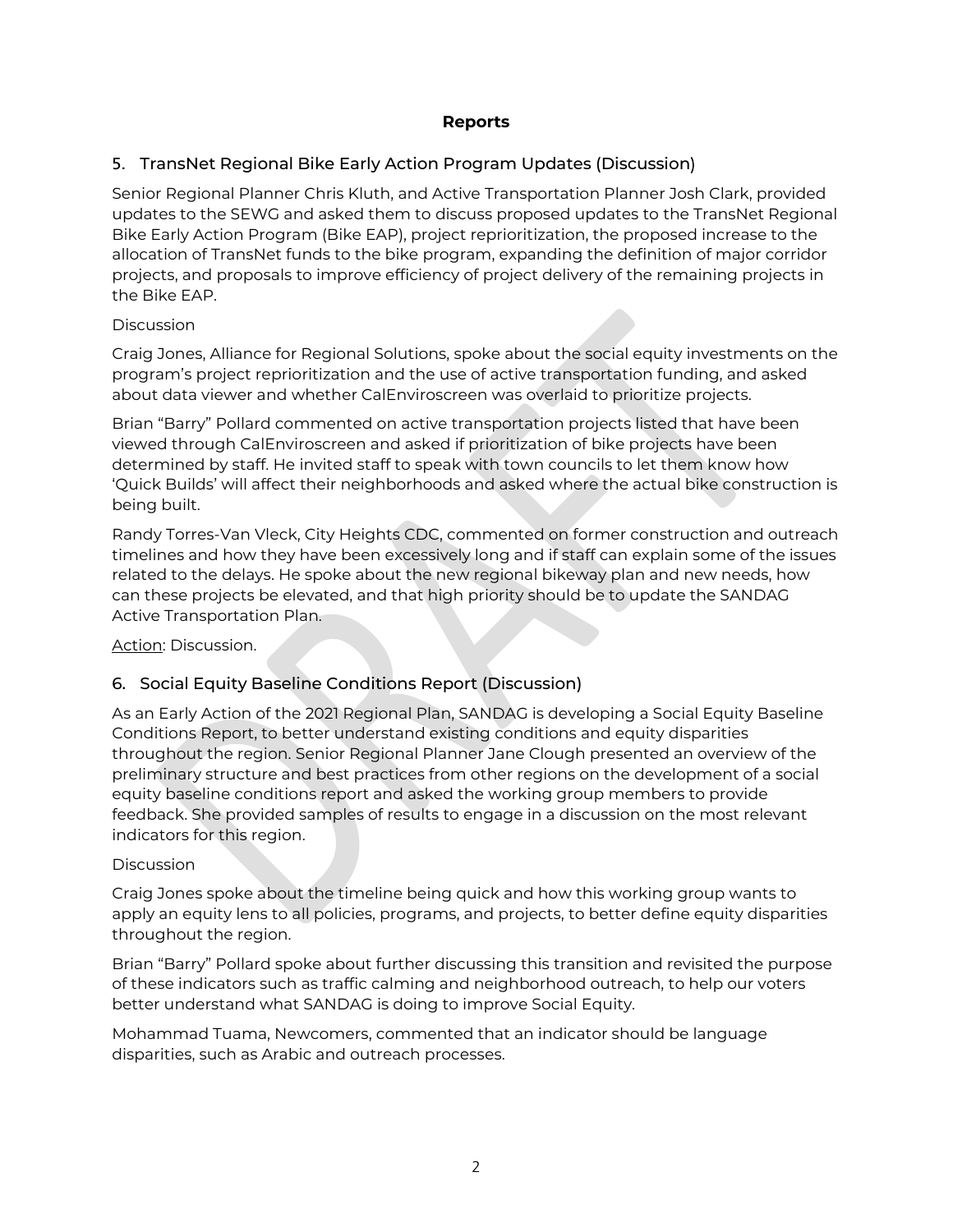Rocina Lizarraga, Olivewood Gardens, spoke about seeing more data on mortality rates and disparities in the South Bay area compared to other areas in our region, and how to assess climate vulnerability.

Action: Discussion.

## 7. Possible Topics for Next Meeting (Discussion/Possible Action)

The SEWG discussed possible meeting topics for next month.

Craig Jones spoke about wanting an update on the status of the Pilot Flexible Fleets Strategy and the Subregional Comprehensive Multimodal Corridor Plans.

Action: Discussion.

## 8. Upcoming Meetings (Information)

The next SEWG meeting is scheduled for Thursday, February 3, 2022, at 10 a.m.

Action: Information.

## 9. Adjournment

Chair Moreno adjourned the meeting at 11:35 a.m.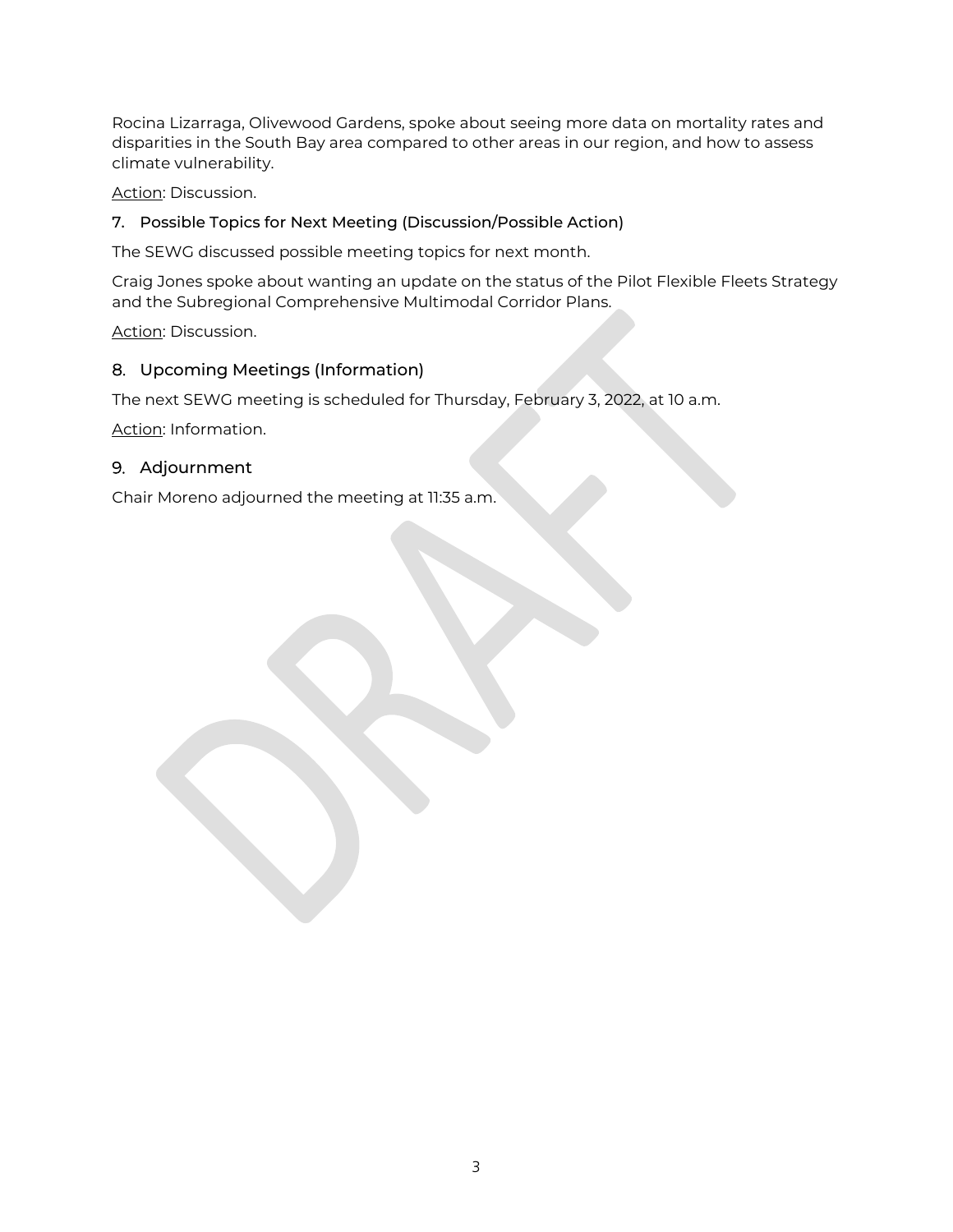## **Confirmed Attendance at SANDAG 2021 Regional Plan Social Equity Working Group Meeting**

|  |  | January 6, 2022 |  |
|--|--|-----------------|--|
|  |  |                 |  |

| <b>Jurisdiction</b>                       | <b>Name</b>                                          | <b>Attending</b>       | <b>Comments</b> |
|-------------------------------------------|------------------------------------------------------|------------------------|-----------------|
| <b>SANDAG Board Alternate</b>             | Councilmember Vivian Moreno,<br>Chair                | Yes                    |                 |
| Alliance for Regional Solutions           | Craig Jones                                          | Yes                    |                 |
|                                           | MaryLynn McCorkle, Alternate                         | <b>No</b>              |                 |
|                                           | Rose Ceballos, Alternate                             | Yes                    |                 |
| <b>Bayside Community Center</b>           | Kim Heinle<br>Huy Tu                                 | Yes<br>Yes             |                 |
|                                           | Lisa Cuestas                                         | Yes                    |                 |
| Casa Familiar                             | Monica Hernandez, Alternate                          | Yes                    |                 |
|                                           | Goyo Ortiz, Alternate                                | Yes                    |                 |
| City Heights CDC                          | Randy Torres-Van Vleck<br>Haneen Mohamed             | Yes<br>Yes             |                 |
|                                           | <b>Brendaly Rodriguez</b>                            | <b>No</b>              |                 |
| Chula Vista Community<br>Collaborative    | Azucena Lopez De Nava, Alternate                     | Yes                    |                 |
|                                           | Angela Tomlinson, Alternate                          | <b>No</b>              |                 |
| El Cajon Collaborative                    | Dana Stevens, Alternate                              | <b>No</b>              |                 |
|                                           | Carol Lewis                                          | Yes                    |                 |
|                                           | Ana Ardón, Alternate                                 | Yes                    |                 |
| National Latino<br><b>Research Center</b> | Lilian Serrano<br>Michelle Ramos Pellicia, Alternate | <b>No</b><br><b>No</b> |                 |
|                                           | Konane Martinez                                      | Yes                    |                 |
|                                           | Elizabeth Lou                                        | Yes                    |                 |
| <b>Nile Sisters</b>                       | Breanne Lash, Alternate                              | Yes                    |                 |
| Development Initiative                    | Sam Bedwell                                          | Yes                    |                 |
|                                           | Mohammed Tuama, Newcomers                            | Yes                    |                 |
| Olivewood Gardens                         | Jen Nation, Alternate<br><b>Claire Groebner</b>      | <b>No</b><br>Yes       |                 |
|                                           | Rocina Lizarraga, Alternate                          | Yes                    |                 |
|                                           | Fe Seligman                                          | No                     |                 |
| Samahan Health Centers                    | Lorna Delossantos, Alternate                         | Yes                    |                 |
| Urban Collaborative Project               | Brian "Barry" Pollard                                | Yes                    |                 |
|                                           | Erica Leary                                          | No                     |                 |
| Vista Community Clinic                    | Carmela Muñoz, Alternate<br>Nannette Stamm           | No<br>Yes              |                 |